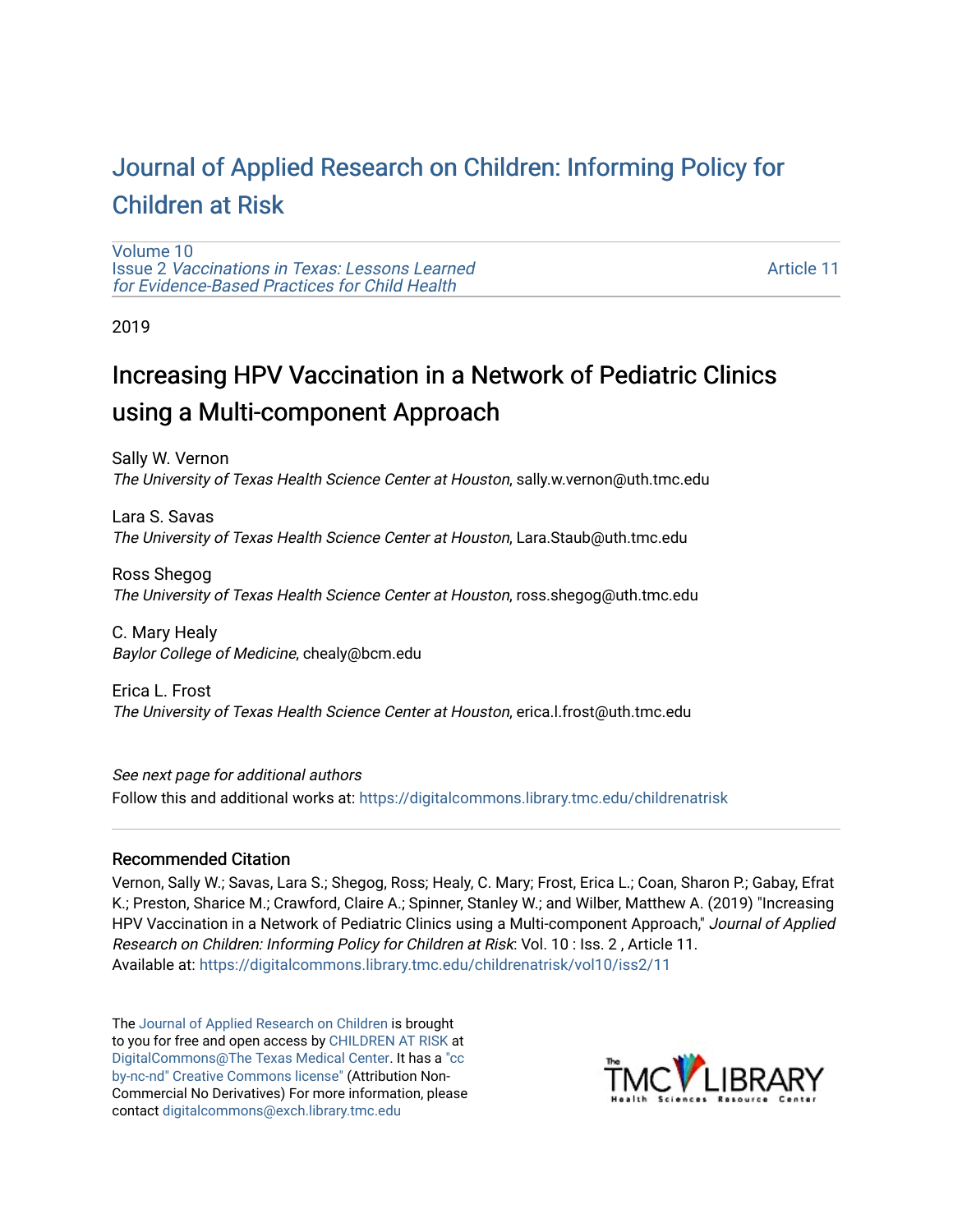# Increasing HPV Vaccination in a Network of Pediatric Clinics using a Multicomponent Approach

#### Acknowledgements

The project was funded by the Prevention Program of the Cancer Prevention and Research Institute of Texas (PP140183 Drs. Vernon and Savas). The project was approved by the Institutional Review Board at the University of Texas Health Sciences Center at Houston (HSC-SPH-14-0725). Dr. Preston was the recipient of a post-doctoral fellowship from the University of Texas Health Science Center at Houston School of Public Health Cancer Education and Career Development Program – National Cancer Institute/ NIH Grant T32/CA057712. Disclaimer: The content is solely the responsibility of the authors and does not necessary represent the official views of the National Cancer Institute or the National Institutes of Health.

#### Authors

Sally W. Vernon, Lara S. Savas, Ross Shegog, C. Mary Healy, Erica L. Frost, Sharon P. Coan, Efrat K. Gabay, Sharice M. Preston, Claire A. Crawford, Stanley W. Spinner, and Matthew A. Wilber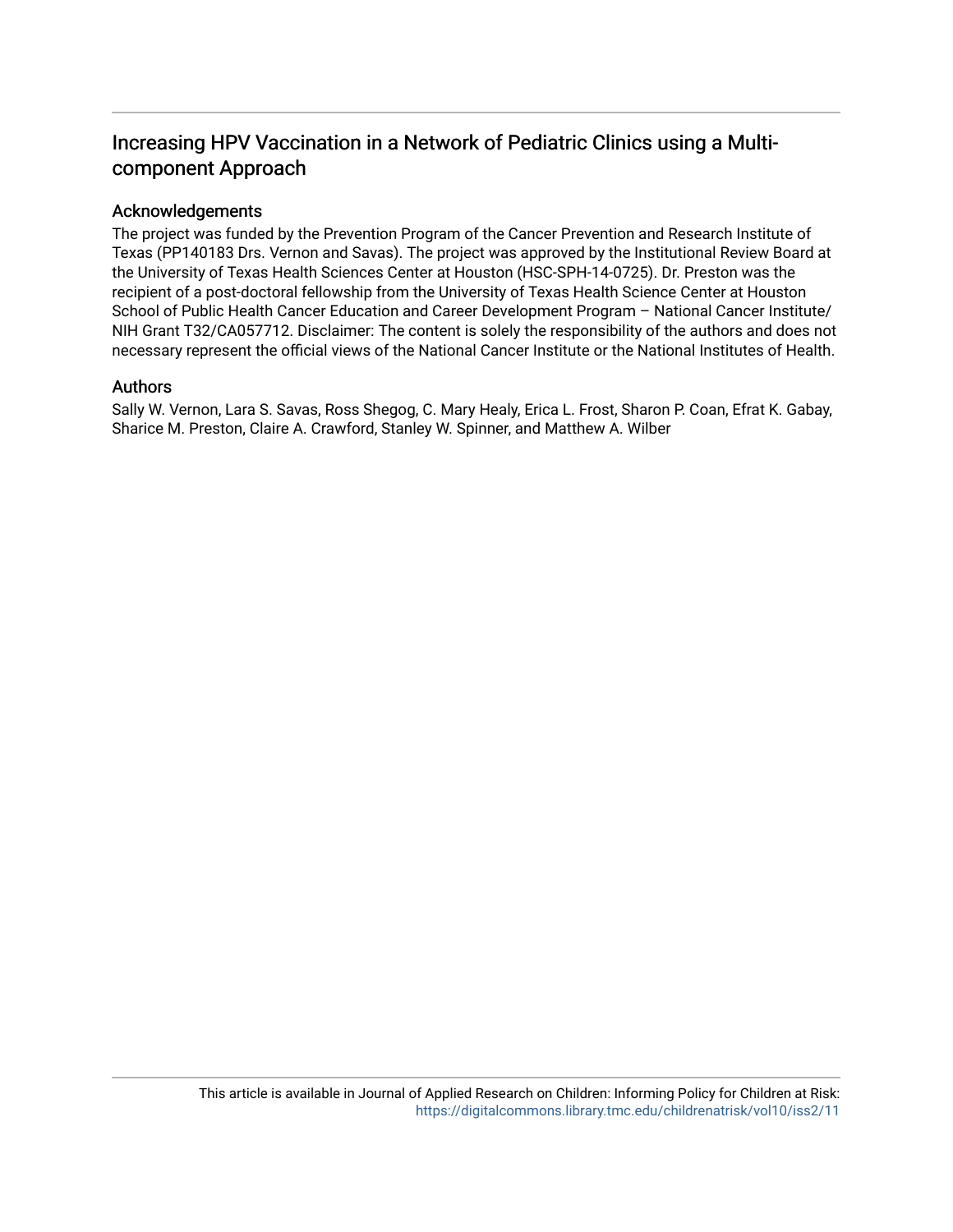#### **BACKGROUND AND INTRODUCTION**

Despite continued public health efforts to increase human papillomavirus (HPV) vaccination among adolescents, initiation of the vaccine remains below the level needed to reach the Healthy People 2030 goal of 80% series completion by age 13. <sup>1</sup> Persistent infection with high-risk HPV types (predominantly 16 and 18) causes more than 90% of cervical and anal cancers, 70% of oropharyngeal cancers, about 70% of vaginal and vulvar cancers, and more than  $60\%$  of penile cancers.<sup>2,3</sup> In the U.S. from 2012-2015, 44,000 HPV-related cancers were reported (25,000 among women and 19,000 among men). The most common HPV-related cancers in the U.S. include oropharyngeal (19,000) and cervical (12,015).<sup>4-6</sup> Infection with HPV types 6 and 11 is associated with the development of genital warts that cause significant morbidity in both men and women.<sup>7,8</sup> In 2018, HPV vaccination rates among Texas youth fell below the U.S. rates as did rates of tetanus, diphtheria, and acellular pertussis (Tdap): 83.4% in Texas compared with 88.9% in the U.S. The effectiveness of HPV vaccine is acknowledged by its recognition as a Healthcare Effectiveness Data and Information Set (HEDIS) quality assessment measure.

A number of strategies are effective in mediating increased vaccination including HPV immunization champions, $9$  provider assessment and feedback,<sup>10,11</sup> reminders to cue provider treatment and prevention behaviors,<sup>11,12</sup> provider skills training to improve HPV vaccination message delivery and overcome patient (parent) hesitancy,<sup>13</sup> reminders to initiate HPV vaccination and return to complete the vaccine series,  $11,14$  and patient education and skills training programs.<sup>11,13,15</sup> System-level strategies have been demonstrated effective because they triangulate approaches at various levels (organizational, provider, and patient).<sup>11,16,17</sup>

Vollrath et al. found that multicomponent interventions have a synergistic effect that increases provider vaccine support, improves parents' attitudes about the vaccine, and increases immunization acceptance.<sup>16</sup> The Community Guide recommends 2 multicomponent interventions: health care system-based interventions and community-based interventions implemented in combination.11,18

We present the results of a program to increase HPV vaccination. Funded by the Cancer Prevention and Research Institute of Texas (CPRIT), UTHealth School of Public Health and Baylor College of Medicine investigators developed, implemented, and evaluated a multicomponent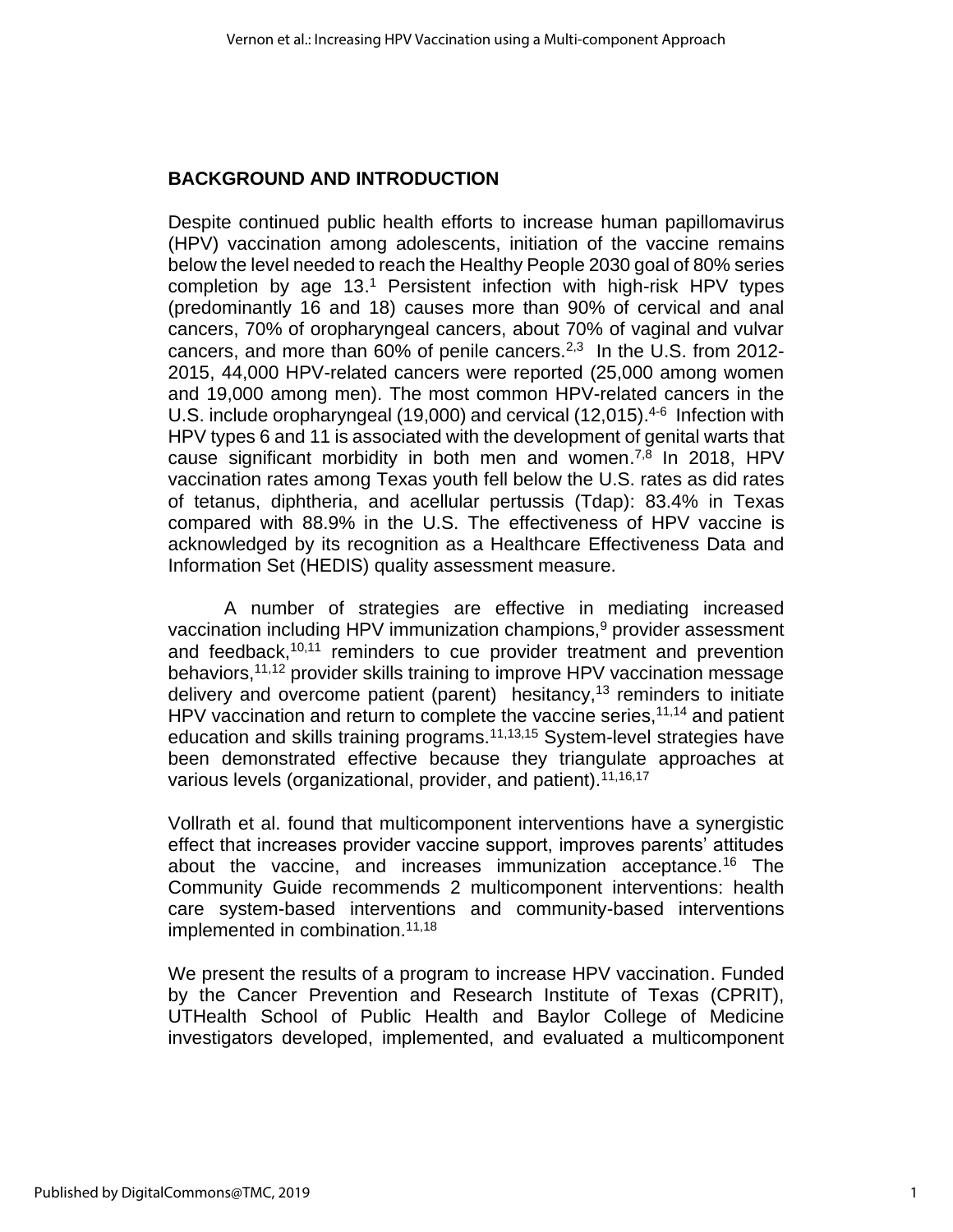program that used evidence-based strategies to increase HPV vaccination in a network of pediatric clinics in the greater Houston, Texas area.<sup>19</sup>

# **METHODS**

# **Setting and Population**

The Adolescent Vaccination Program (AVP) was conducted from March 2016 through March 2019 within Texas Children's Pediatrics (TCP), a network of 51 clinics located in the greater Houston area. TCP clinics are located in 5 counties--Harris, Galveston, Fort Bend, Montgomery, and Brazoria--and serve more than 100,000 children and adolescents ages 11- 17 years, approximately 30% of the pediatric population in the area. Six of the clinics are part of TCP's Community Cares Program, which provides care to children regardless of the family's financial situation or health insurance coverage.

At the time of the project, there were 249 physicians and 23 nurse practitioners, in addition to other clinical staff. Epic is the medical record system used in all TCP clinics. MyChart is the patient portal used to access a child's medical records online, request appointments, receive test results, or communicate with the child's physician. Our target populations were the clinic network, healthcare providers (ie, physicians, nurses, other clinic staff), and male and female patients ages 11-17 years and their parents who attended 1 of the 51 TCP clinics in the network.

## **Evaluation Question**

Does a multicomponent program embedded in a healthcare system and delivered to healthcare providers and parents increase HPV vaccination initiation among adolescents ages 11 to 17 years over a 3-year period?

# **Program**

For over a year preceding the funded project, we collaborated with the medical and professional staff at TCP to identify ways to improve initiation of HPV vaccination. The medical director made increasing HPV vaccination a goal for the network and worked with us to arrange 6 focus groups at clinics that represented the geographic and patient diversity of the TCP population. The purpose of the focus groups was to understand attitudes and practices regarding HPV vaccination from provider and staff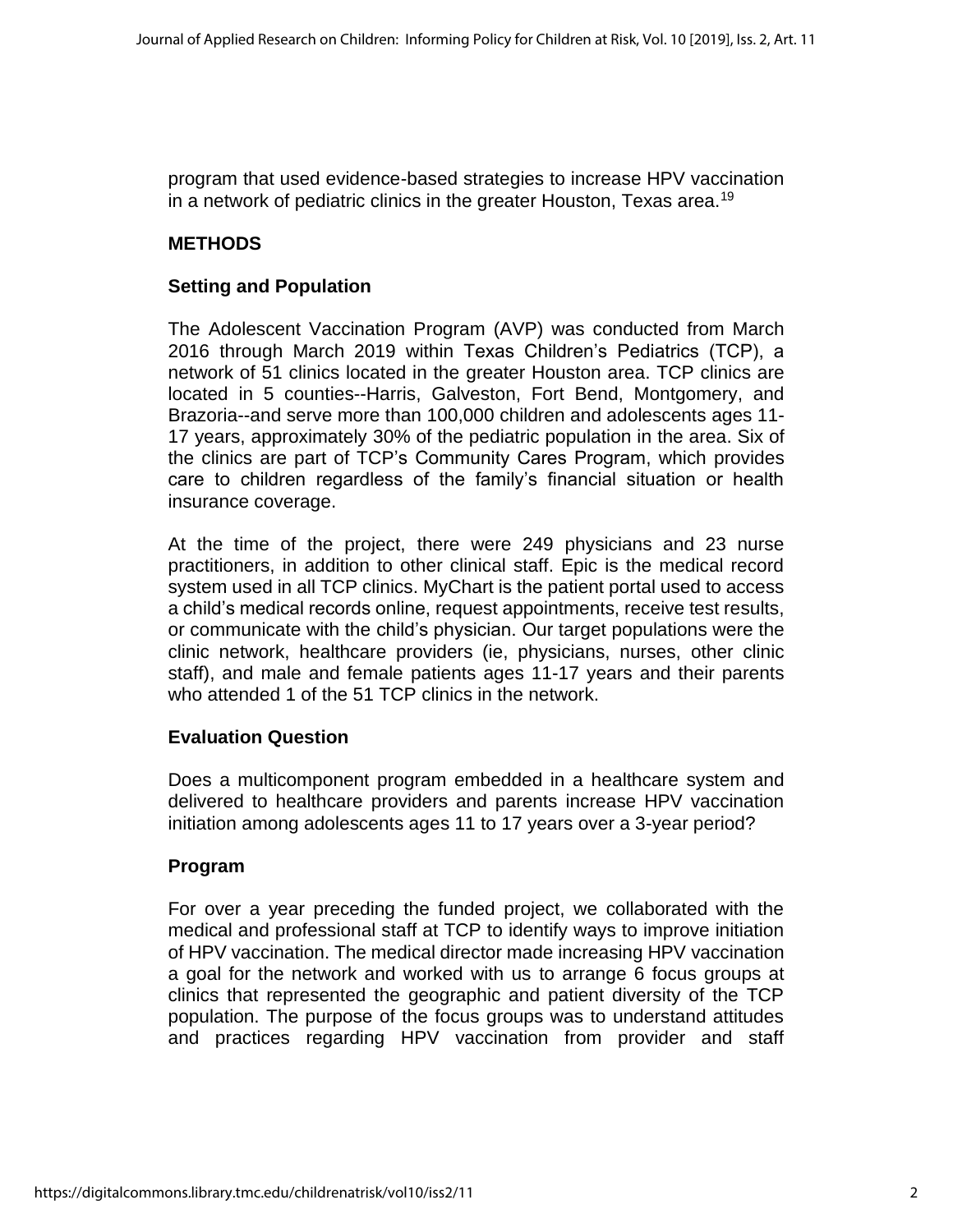perspectives and to assess receptivity to the program. A total of 78 staff including physicians, physicians' assistants, nurse practitioners, medical assistants, and practice managers attended one of the focus groups. Meetings were recorded, and topics discussed were summarized by theme across the 6 clinics. We used information from the focus groups and our meetings with the medical director to select evidence-based strategies that were feasible to implement and sustainable within the TCP network. All 6 clinics agreed to serve as a Stakeholder Advisory Committee (SAC) throughout the project. Once funded, we met biweekly with the medical director and other TCP staff to discuss progress and identify ways to improve implementation of the program.

The program contained a suite of strategies to mediate increased vaccination comprising: 1) HPV immunization champions, 2) provider assessment and feedback (A&F), 3) continuing medical/nursing education (CME/CNE), 4) provider reminders, and 5) tailored patient (parent) reminders. Between August 2015 and March 2016 we pilot tested the program components in the 6 advisory clinics and made refinements based on stakeholder input before rolling them out to the other clinics in March 2016. The CME/CNE described HPV-associated disease burden, the rationale and scientific evidence behind HPV recommendations as well as describing proven effective strategies to increase HPV vaccination rates at individual, clinic and system levels. It also focused on how principles of medical ethics applied to HPV vaccination and employed real-life case vignettes to enhance provider communication skills and confidence around difficult HPV vaccine discussions. In addition, the medical director introduced the project at regional meetings, and he used his monthly electronic newsletter to announce the rollout of the project components and to encourage all staff to engage in the program. Figure 1 describes the components of the AVP. We used a systematic process, Intervention Mapping, to develop each of the strategies.<sup>20</sup> A detailed description of the development of the AVP is provided elsewhere.<sup>19</sup>

## **Evaluation**

We used a single group pre/post design with an external comparison group. Our primary outcome was initiation of the HPV vaccine among 11- to17 year-olds based on the electronic health record (EHR) and measured as a binary variable (yes/no). We defined initiation as at least 1 dose of the HPV vaccine. We calculated monthly, quarterly, and annual rates of HPV vaccine initiation for each physician's patients and clinic in the network and for the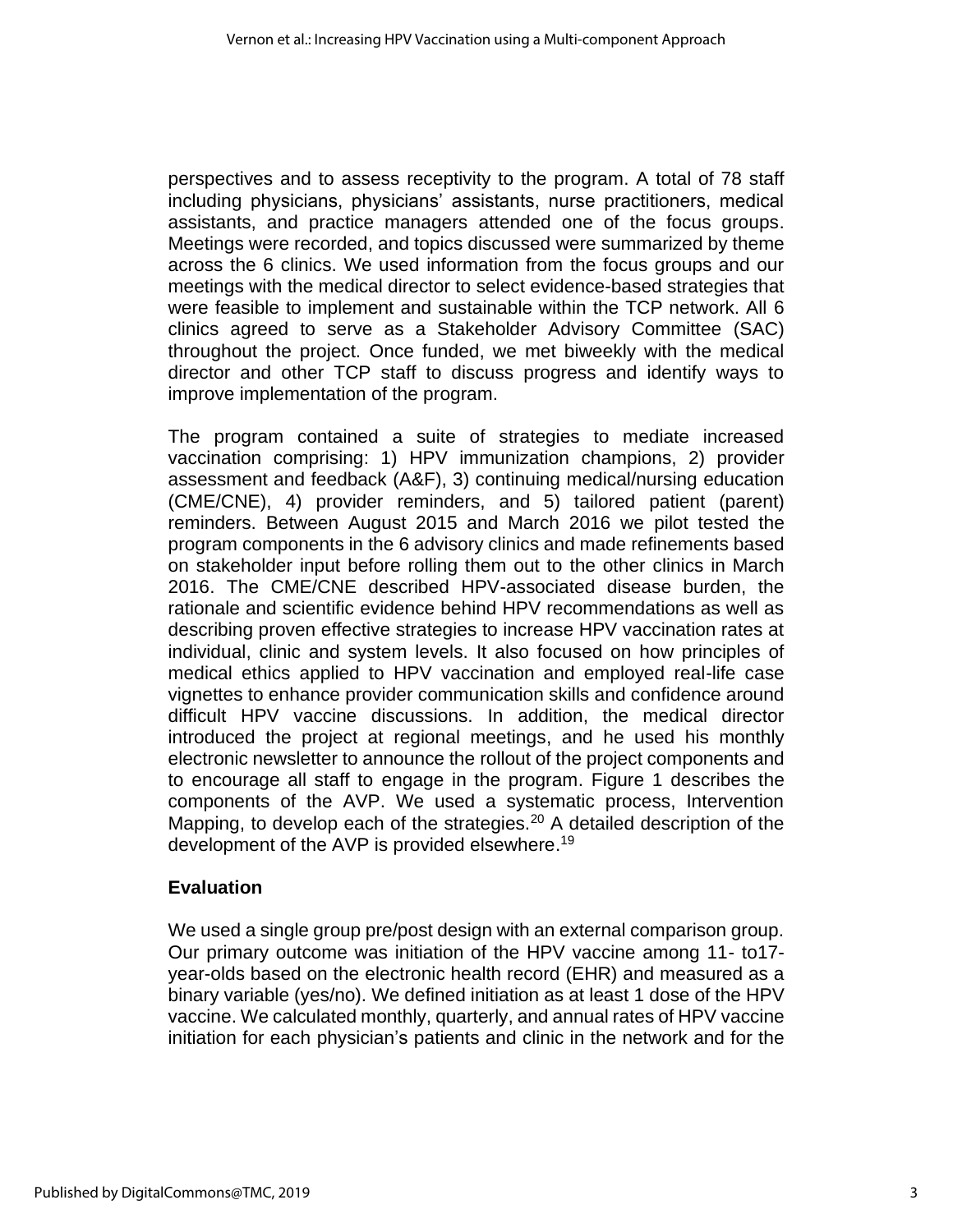entire network. We examined initiation over time in relation to the introduction of each of our evidence-based strategies. Our comparison group was data for Texas from the National Immunization Survey (NIS)- Teen for the years 2014 through 2018. The age group reported by NIS-Teen was 13-17 years so we used that age group as our comparison with TCP in order to examine secular trends.

We used interrupted time series analysis  $(ITSA)^{21,22}$  to measure the change in HPV vaccine initiation beginning with the introduction of assessment and feedback in March 2016. Other strategies were rolled out through September 2017. We continued to implement all strategies through the end of the project in March 2019. Beginning with January 2013, we had 38 months of data prior to introducing the first strategy in month 39, and 37 months of data on or after that date. An overall model of the network measured the change in HPV vaccine initiation before and after the introduction of the program. We also compared each clinic's experience with that of all other clinics in the network.



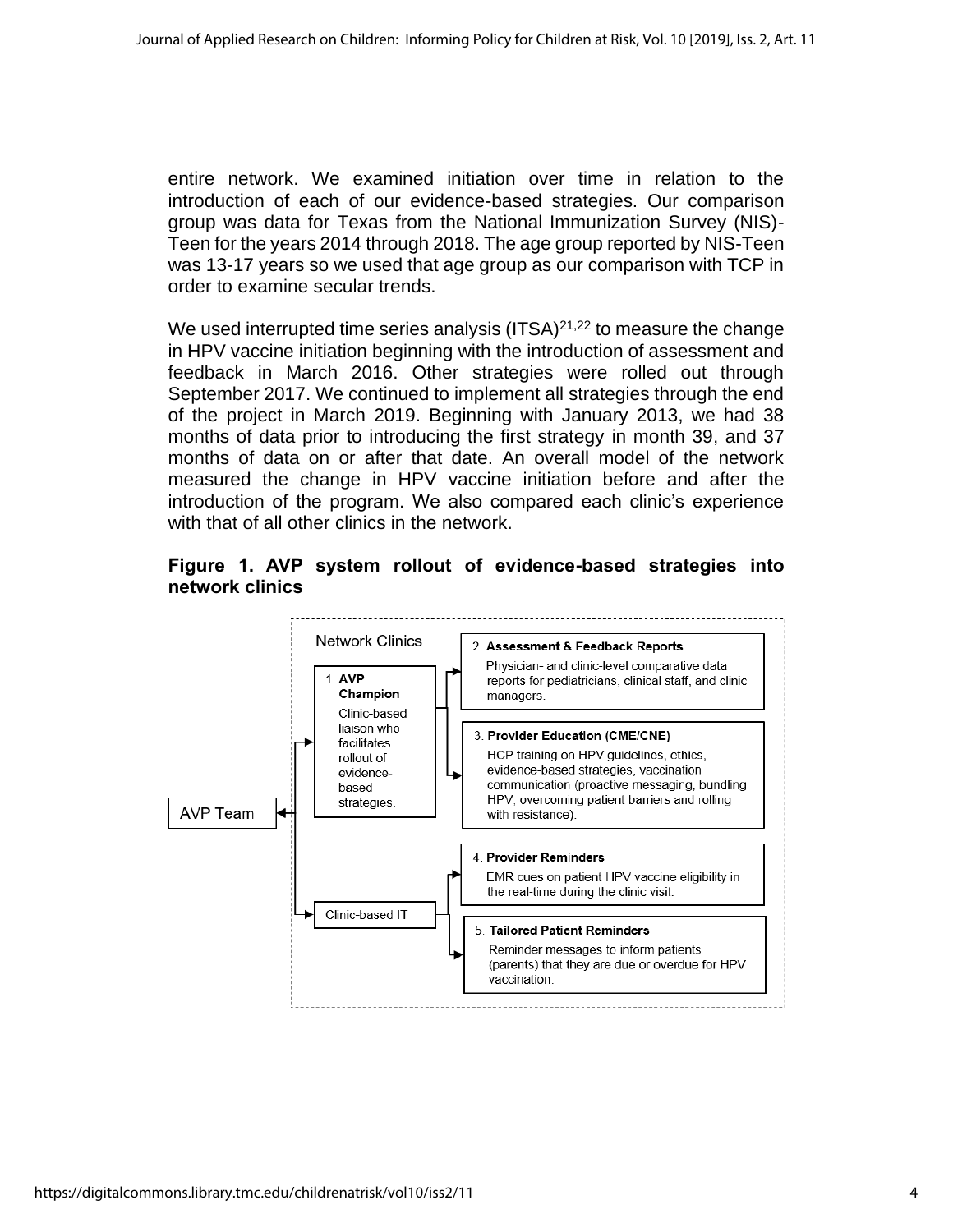#### **Results**

Of the 108,734 patients who visited the clinic during the 3 years of our program, 49.4% were female, and 24.2% identified as Hispanic, 13.7% as African American, 45.2% as non-Hispanic white, 5.2% as other, and 11.8% had missing information. Approximately 80% of families had commercial insurance, 13.7% had Medicaid/Medicare, 3.7% had CHIP or Tricare, and 2.1% had no insurance or were missing information. Most patients preferred English (93.3%), 4.7% preferred Spanish, 3.6% spoke another language, and 2.1% had missing information.

We examined patterns of initiation for the following factors measured from the EHR: patient age, sex, race/ethnicity, and type of insurance. There was no missing information for age or sex. For race/ethnicity 11.8% were missing information; for insurance, 2.4% were missing information.

We developed 2 online surveys, 1 for TCP physicians and another for clinical staff and managers, to assess system- and provider-level factors that may influence HPV vaccination practices. Physicians were surveyed in July-August 2015 and in January-February 2019. The survey measured organizational and patient barriers encountered when vaccinating adolescents. Variables on the surveys included previously tested items and scales shown to be associated with HPV vaccination practices as well as factors identified during our clinic focus groups. The medical director and physicians on our SAC reviewed the survey, and we incorporated their feedback. The evaluation team at UTHealth emailed physicians and other staff a link to the online survey, which took approximately 30 minutes to complete; those completing a survey received an electronic gift card from UTHealth. We administered the physician survey to all 227 TCP physicians, and 130 physicians completed it (57.3% response rate). For the clinic survey, we sent an electronic link to 50 practice managers and 423 advanced practice providers and other clinical staff, and we received completed surveys from 45 practice managers (90% response rate) and 375 advanced practice providers and clinical staff (88.7% response rate). Responses were well distributed across clinics with response rates ranging from 22% to 100%. Initial results of the physician survey are reported elsewhere.<sup>23</sup>

We compared TCP rates with data for Texas and Houston from the NIS-Teen for the years 2014 through 2018 (Figure 2). Because the age group reported for NIS-Teen was 13-17 years, we used that age group for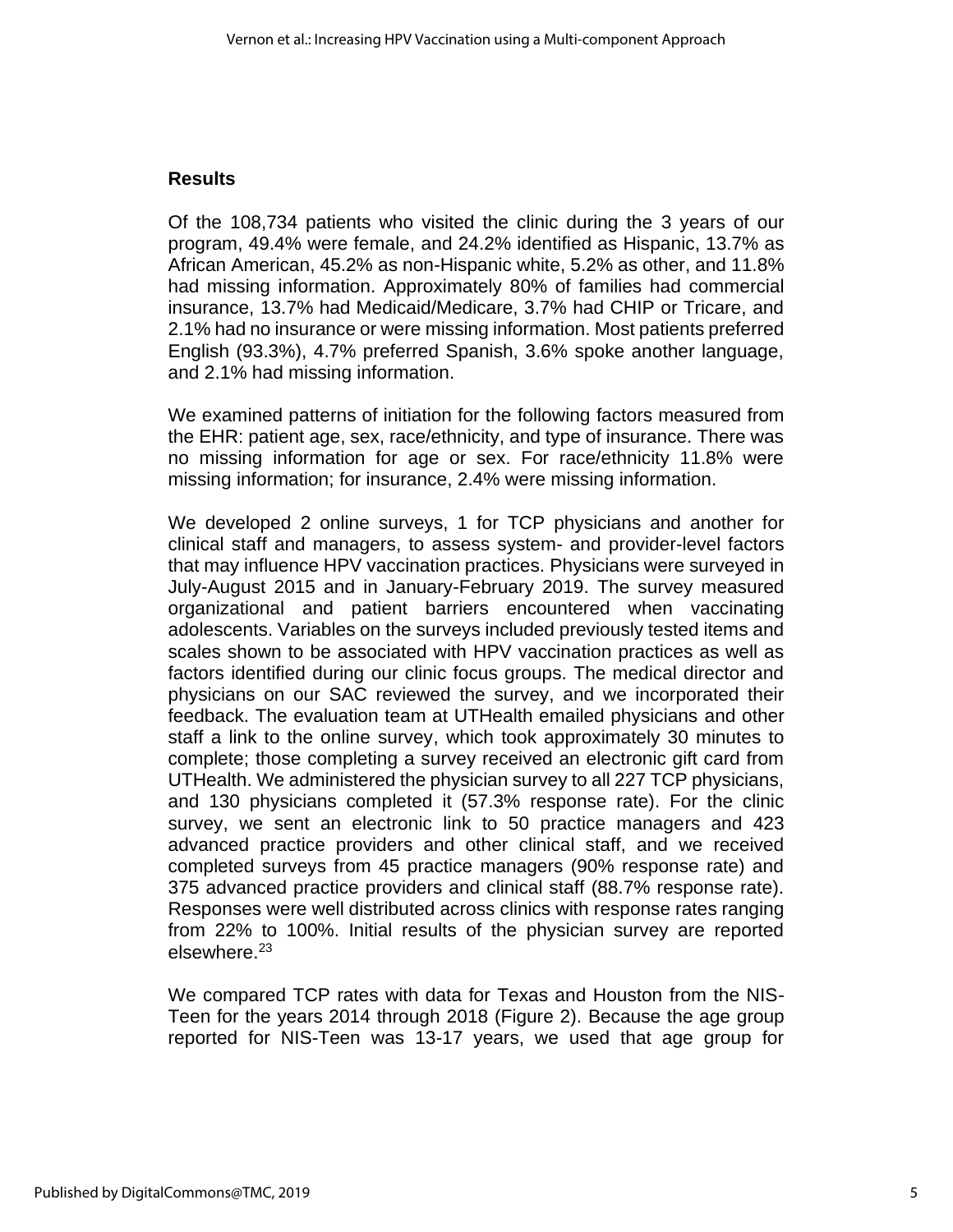comparison with TCP. At baseline, initiation rates for TCP and Houston were approximately 60%; however, compared with Houston, TCP rates increased 28% vs 20.7% for Houston from baseline to year 3 (Figure 2).



**Figure 2. HPV Vaccine Initiation Comparing TCP, Texas, and City of Houston, Ages 13-17\***

\*Data for Texas and City of Houston are from NIS-Teen survey years 2014-2018. NIS Teen data are only available for ages 13-17; therefore, TCP data are for the same ages.

September 2014 through August 2015 was the baseline year for the AVP program. Figure 3 shows the timeline for the introduction of our strategies in relation to HPV vaccine initiation rates for the overall clinic network for year 1 through the end of the program for ages 11-17. Initiation rates increased annually from September 2015 through the end of March 2019 (Table 1 and Figure 3)**.** ITSA analysis of the network data over 75 months showed an increase in HPV vaccination initiation of 0.396% per month from the introduction of the program at month 39 (Figure 4). Average individual clinic improvement was 0.37% per month ranging from -0.04% to 0.68% from the 39<sup>th</sup> month through March 2019. Data from 4 clinics were not included because they did not have data for all 75 months for the ITSA analysis. Initiation rates at baseline were slightly higher in the 6 advisory clinics compared with the non-advisory clinics (59% vs 56%).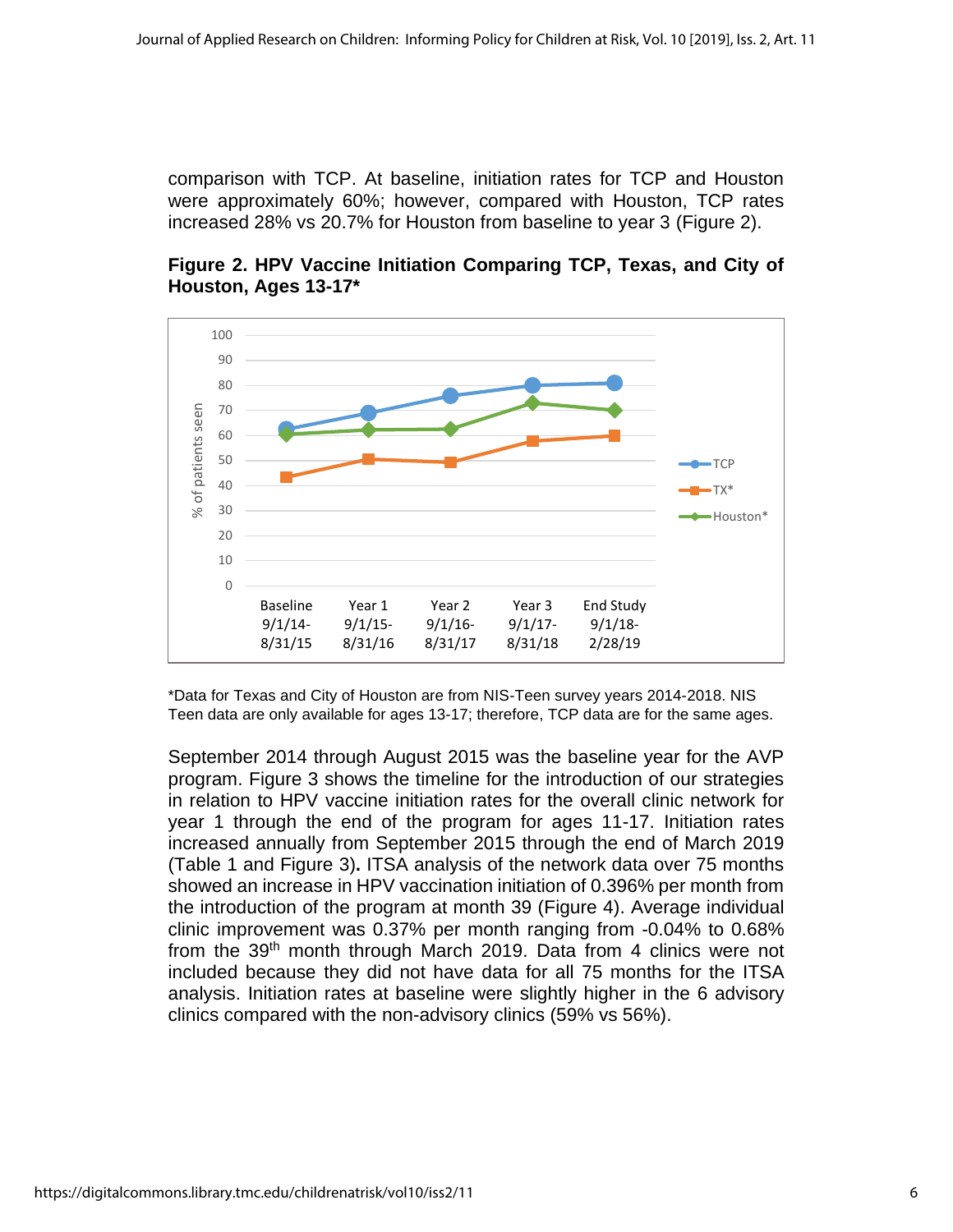## **Table 1. Patient Demographics and HPV Vaccine Initiation by Year, Ages 11-17**

|                             |                    |            | <b>HPV Vaccine Initiation</b> |      |         |      |                   |      |                   |      |                |      |
|-----------------------------|--------------------|------------|-------------------------------|------|---------|------|-------------------|------|-------------------|------|----------------|------|
|                             |                    |            | <b>Baseline</b>               |      | Year 1  |      | Year <sub>2</sub> |      | Year <sub>3</sub> |      | End of Project |      |
|                             | Mean #<br>Patients | $%$ of     |                               |      |         |      |                   |      |                   |      |                |      |
| Characteristics             | Per Year           | Population | N                             | %    | N       | %    | Ν                 | %    | N                 | %    | $\mathsf{N}$   | %    |
| Ages 11-17                  | 111,126            |            | 100,472                       | 56.4 | 107,505 | 64.4 | 115,225           | 72.6 | 121,301           | 76.8 | 123,861        | 77.4 |
| Ages 11-12                  | 40,453             | 36.4       | 37,109                        | 45.9 | 39,252  | 56.4 | 41,749            | 67.0 | 43,701            | 71.0 | 44,611         | 70.8 |
| Ages 13-17                  | 70,673             | 63.6       | 63,363                        | 62.5 | 68,253  | 69.0 | 73,476            | 75.8 | 77,600            | 80.0 | 79,250         | 81.0 |
| Female                      | 54,975             | 49.5       | 49,713                        | 58.9 | 53,136  | 65.7 | 56,877            | 73.0 | 60,175            | 76.6 | 61,419         | 77.3 |
| Male                        | 56,151             | 50.5       | 50,759                        | 53.9 | 54,369  | 63.1 | 58,348            | 72.2 | 61,126            | 77.0 | 62,442         | 77.4 |
| Non-Hispanic White          | 49,387             | 44.4       | 46,807                        | 52.0 | 48,568  | 59.7 | 50,765            | 67.8 | 51,408            | 72.3 | 51,947         | 72.7 |
| Non-Hispanic AfAm           | 15,345             | 13.8       | 13,576                        | 63.4 | 14,767  | 71.1 | 15,792            | 78.5 | 17,246            | 81.2 | 17,852         | 81.7 |
| Hispanic                    | 27,534             | 24.8       | 23,302                        | 63.7 | 25,743  | 71.5 | 29,014            | 78.7 | 32,077            | 81.8 | 33,109         | 82.3 |
| Other or Unknown            |                    |            |                               |      |         |      |                   |      |                   |      |                |      |
| Ethnicity                   | 18,860             | 17.0       | 16,787                        | 53.0 | 18,427  | 61.4 | 19,654            | 71.4 | 20,570            | 76.5 | 21,106         | 77.4 |
| <b>Commercial Insurance</b> | 89,220             | 80.3       | 81,094                        | 54.3 | 86,331  | 62.7 | 92,676            | 71.2 | 96,779            | 75.6 | 91,984         | 75.7 |
| Medicare/Medicaid           | 18,793             | 16.9       | 16,289                        | 68.2 | 18,253  | 74.1 | 19,425            | 80.8 | 21,206            | 83.8 | 28,464         | 83.7 |
| Other Insurance             | 872                | 0.8        | 695                           | 54.2 | 805     | 63.7 | 923               | 70.2 | 1,066             | 73.2 | 1,113          | 73.1 |
| None                        | 2,240              | 2.0        | 2,394                         | 47.8 | 2,116   | 51.3 | 2,201             | 59.2 | 2,250             | 63.1 | 2,300          | 65.7 |
| English Language            | 103,442            | 93.1       | 94,152                        | 55.7 | 100,407 | 63.7 | 107,052           | 71.9 | 112,156           | 76.1 | 114,200        | 76.7 |
| Spanish Language            | 5,529              | 5.0        | 4,294                         | 73.7 | 4,968   | 78.7 | 5,941             | 85.4 | 6,912             | 86.9 | 7,271          | 87.2 |
| Other or Unknown            |                    |            |                               |      |         |      |                   |      |                   |      |                |      |
| Language                    | 1,583              | 1.4        | 1,483                         | 55.9 | 1,545   | 64.2 | 1,622             | 72.9 | 1,680             | 78.8 | 1,821          | 79.2 |

Baseline = 9/1/2014-8/31/2015 Year 1 = 9/1/2015-8/31/2016 Year 2 = 9/1/2016-8/31/2017 Year 3 = 9/1/2017-8/31/2018

End = 9/1/2018-2/28/2019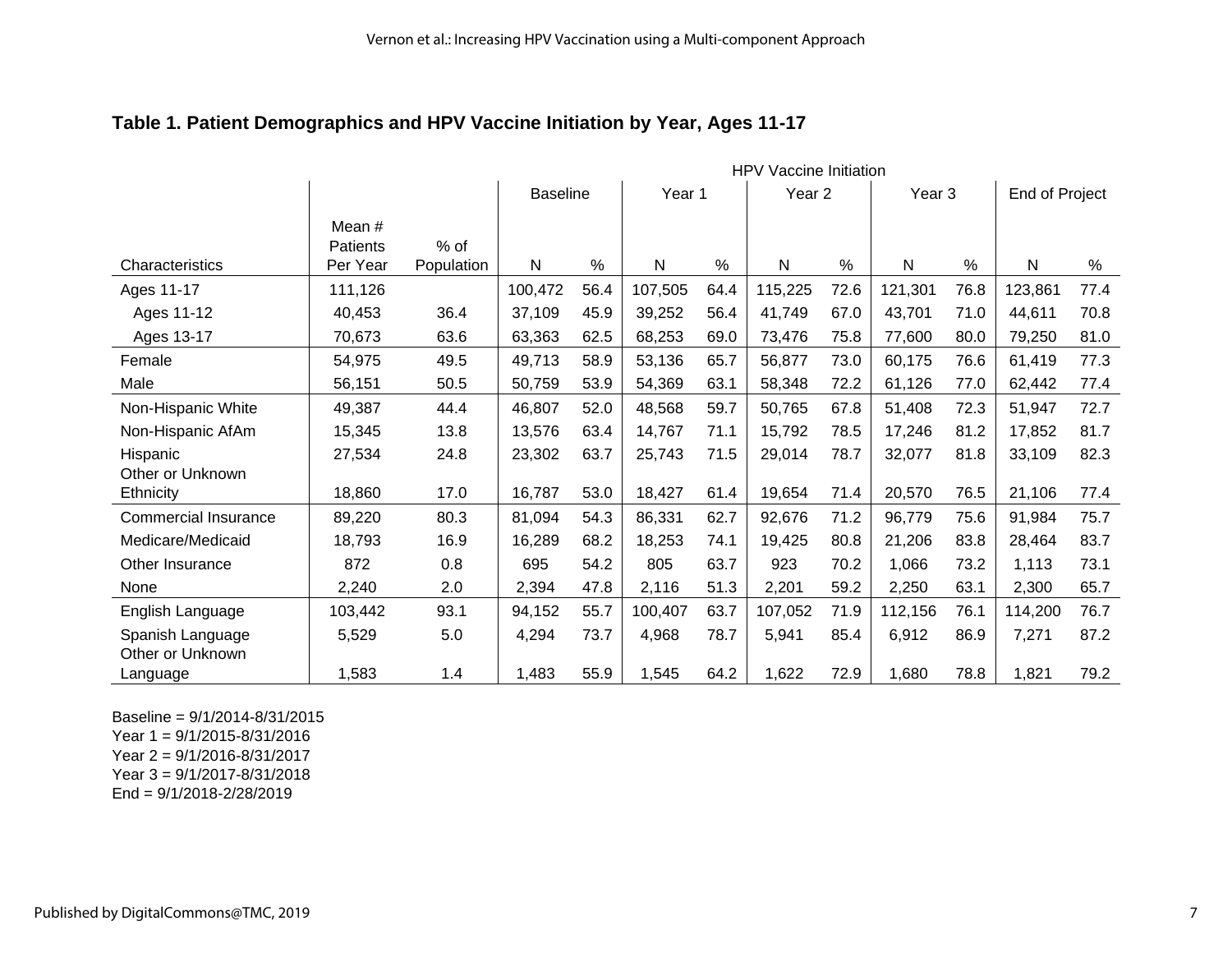

#### **Figure 3. % HPV Vaccine Initiation for Patients Ages 11-17 by Year and Round of AVP Strategies**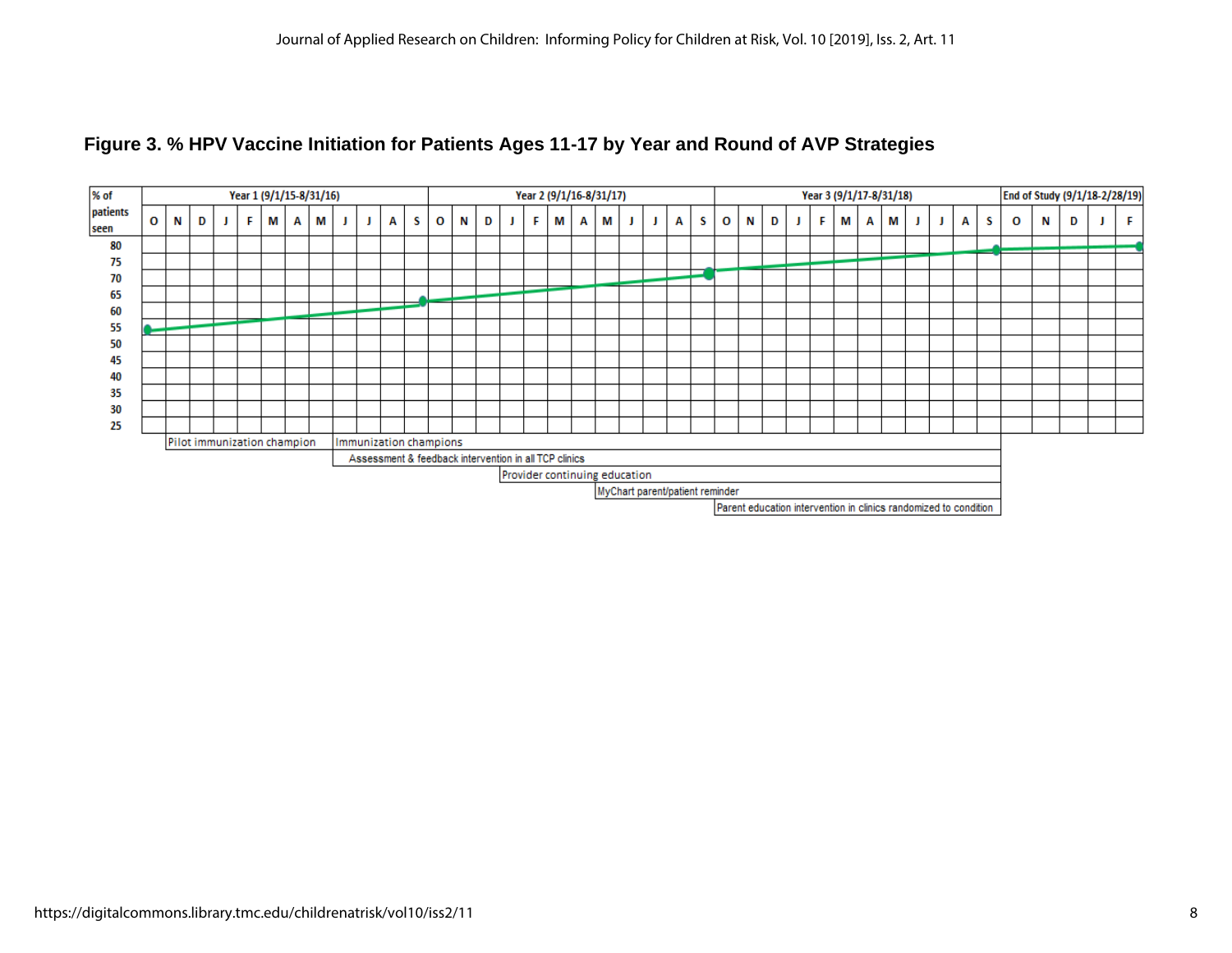

**Figure 4. Interrupted Time Series for Clinic Network**

Data for the 11-12 year age group, the target age group for initiating the vaccine, showed a greater percentage increase (54.2%) compared with the 13- to 17-year-olds (29.6%) (Table 1 and Figure 5). Rates of initiation were higher for females than males at baseline and year 1, but were similar in years 2-4 (Table 1 and Figure 6). Although patterns were generally similar for all racial/ethnic groups, Hispanics and African-Americans had the highest initiation rates in all years while non-Hispanic whites had the lowest rates (Table 1 and Figure 7). Families without insurance had the lowest rates while those with Medicaid/Medicare had the highest rates (Table 1 and Figure 8). Those with commercial or other types of insurance had rates that were intermediate between those with Medicaid/Medicare and those with no insurance.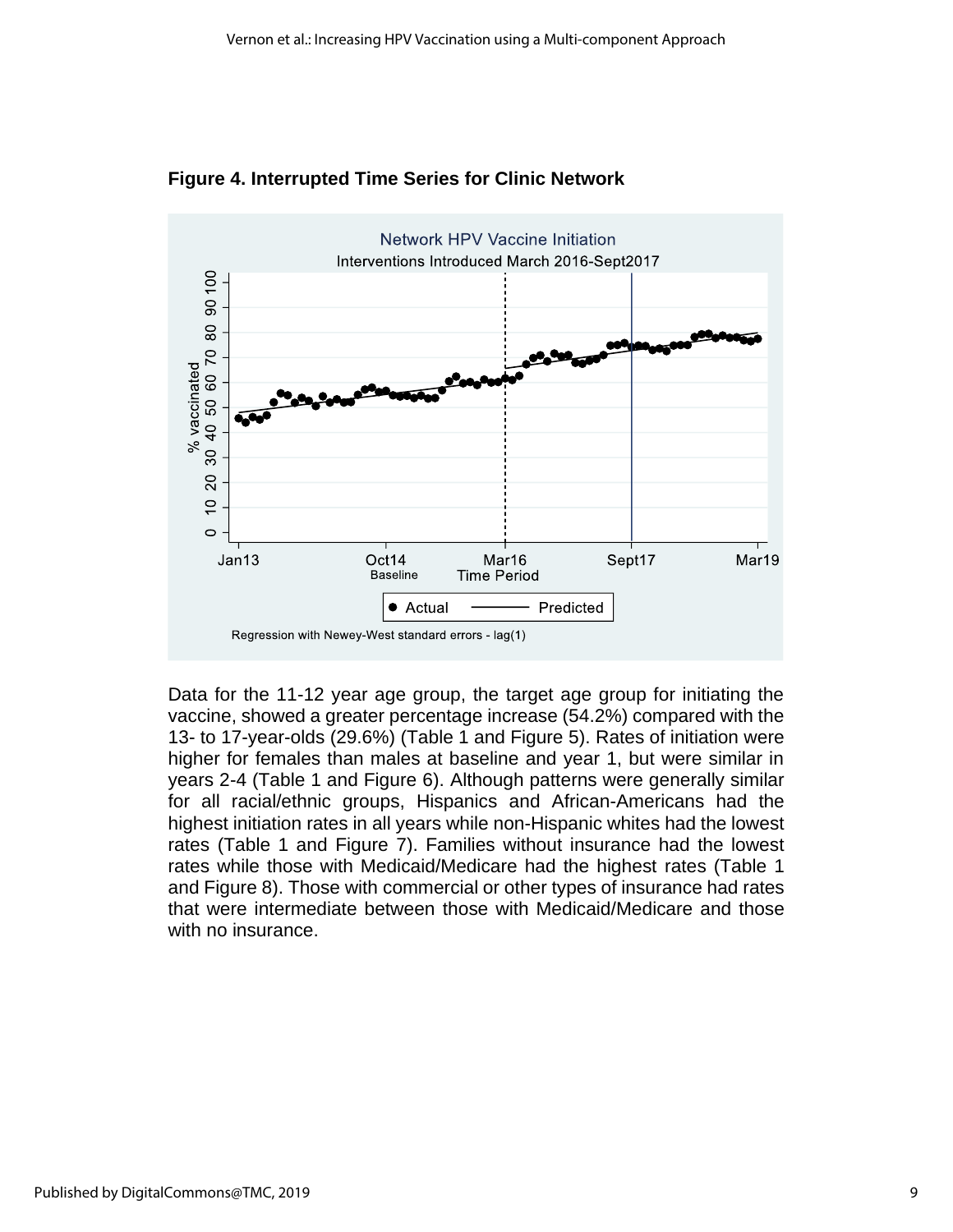

**Figure 5. HPV Vaccine Initiation over Time by Age Group** 

**Figure 6. HPV Vaccine Initiation by Sex, Ages 11-17 for TCP Patients**

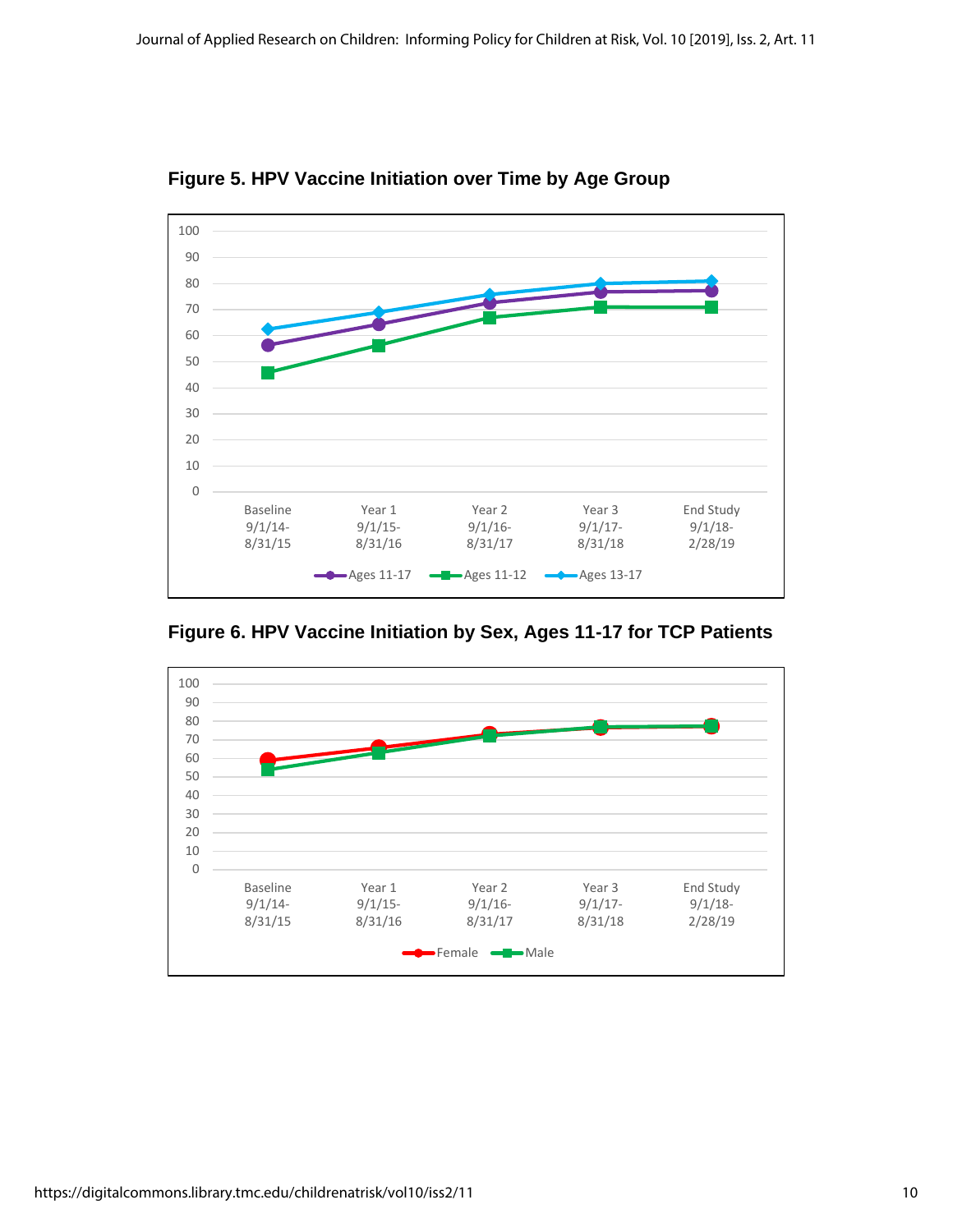

**Figure 7. HPV Vaccine Initiation by Ethnicity, Ages 11-17 for TCP Patients**



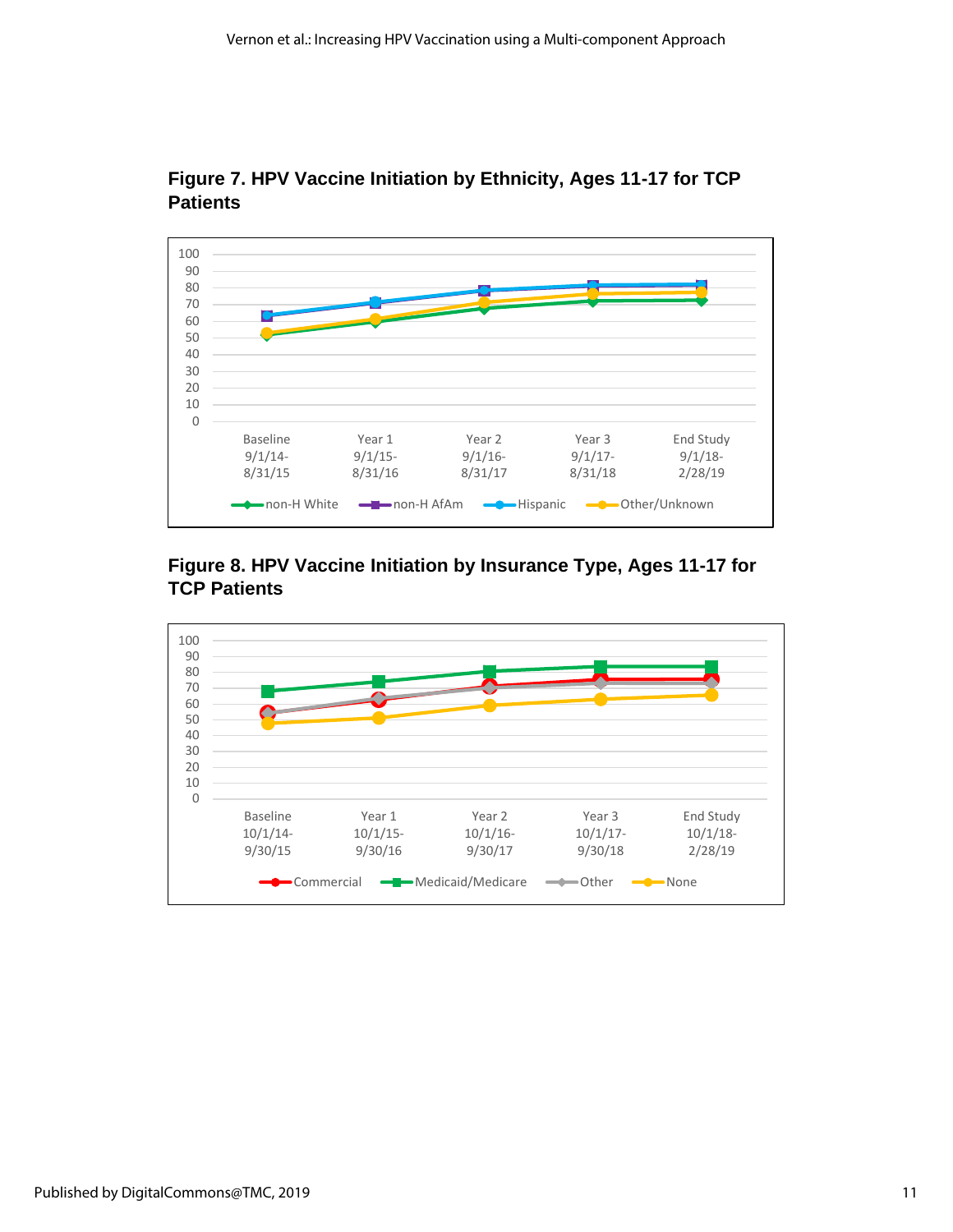#### **Discussion**

HPV vaccination prevents most cervical, oropharynx, anus, penis, vulva, and vagina cancers. Although vaccination rates are slowly increasing, they do not yet meet the American Cancer Society's goal to have 80% of adolescents up to date before their 13<sup>th</sup> birthday by 2026. <sup>24</sup> The AVP was developed to enable providers to increase their rate of HPV vaccination. The program consists of the successive rollout of 5 evidence-based strategies. It was evaluated in a large clinic network in the Houston area that serves an estimated 30% of the pediatric population in a 5-county area. <sup>19</sup> During the 3-year period that the program was in place, initiation of the HPV vaccine increased from approximately 50% to 80% in the areas served by TCP.

Consistent with other studies,  $25-27$  the prevalence of HPV initiation was slightly higher in females than males in the early years of the project but rates coalesced by the end of the project. Hispanics and African Americans had higher initiation rates in all years of the project compared with non-Hispanic whites. Families without insurance had the lowest rates while those with Medicaid/Medicare had the highest.<sup>25</sup>

An important strength of our project was that we worked closely with the clinic leadership for over a year prior to receiving funding. This lead time was crucial for understanding the system and establishing trusting relationships. For example, the medical director facilitated communication with the 51 clinics by using his monthly newsletter to introduce the stage of the project. We also were permitted to use internal office mail to distribute materials related to our strategies, eg, assessment and feedback reports. Another strength of our project was clinic leadership support to develop a vaccine registry in conjunction with the network IT department to enable more accurate records of vaccination status. This was vital for effectively targeted patient reminders. Further, clinic leadership facilitated the inclusion of branched chain decision algorithms within the Epic EHR enabling tailored reminders to providers on patient vaccine eligibility and responsiveness to changes that occurred to the guidelines during the project, eg, change in the dose for adolescents 15 years or younger from 3 to 2.

A limitation of the project was the pre/post design. Without a comparison group from the same population, we could not directly rule out alternative hypotheses, particularly secular trends. We used rates for Houston from NIS-Teen as a proxy, and we observed a secular trend in both TCP and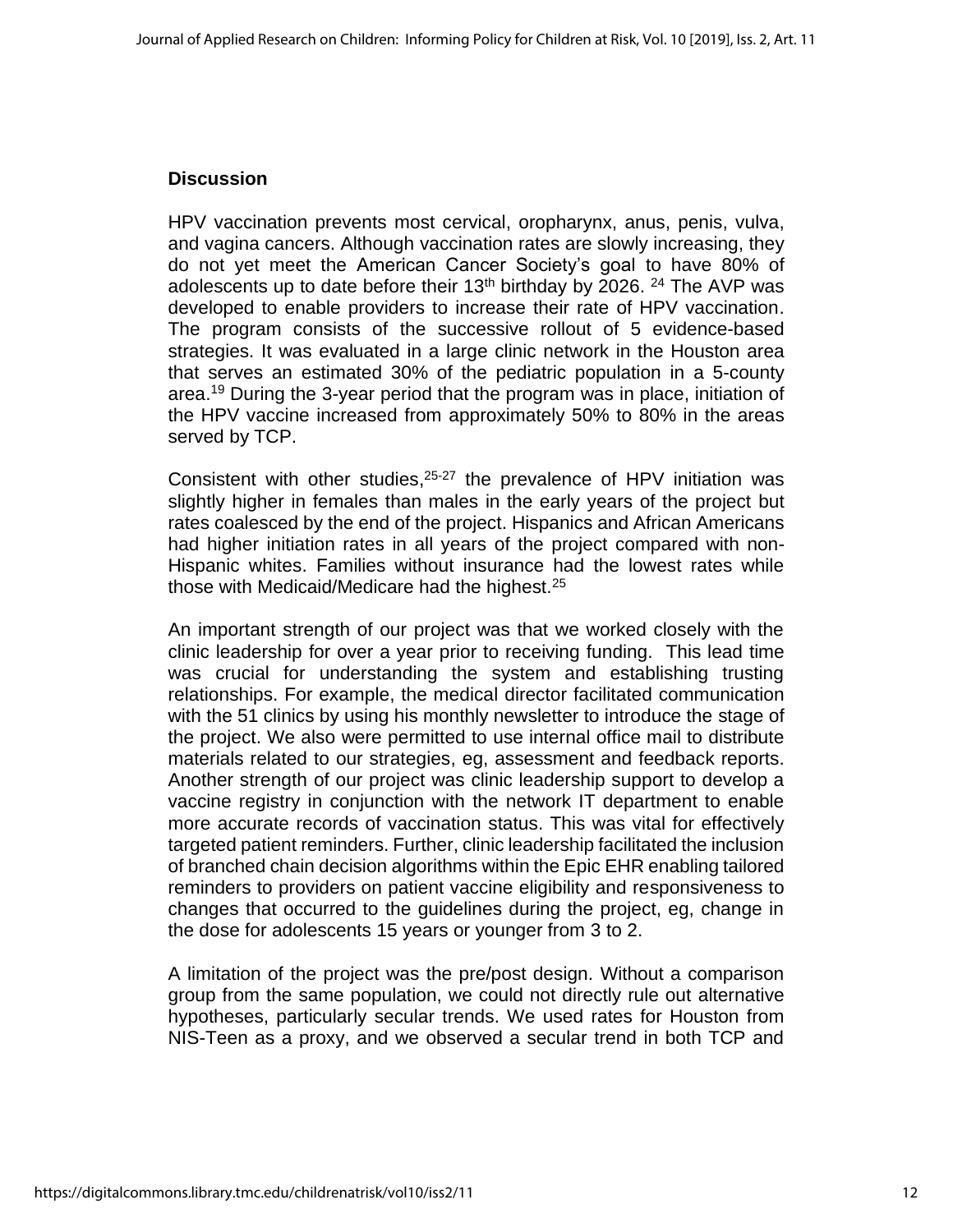NIS-Teen data; however, the NIS-Teen Houston data showed a more gradual increase compared with TCP data, suggesting that our program was effective at increasing HPV vaccination beyond secular trends. In addition to secular trends, there were other activities that promoted and encouraged HPV vaccination both in and outside the clinic network including the Texas HPV Coalition, a group of organizations with the goal of increasing HPV vaccination in Texas [\(https://texashpvcoalition.org\)](https://texashpvcoalition.org/). Because TCP patients constitute a sizable proportion of NIS-Teen estimates, it is possible that estimates of initiation for Houston from NIS-Teen are overestimated. Finally, the demographics of TCP and Houston differ. According to 2018 interim census estimates, Houston is 25% non-Hispanic white, 51.6% commercially insured, and 51.2% English language preference compared with TCP, which is 44% non-Hispanic white, 80% commercially insured, and over 90% English language preference.

The AVP is a promising program for sequenced rollout of evidence-based strategies to increase HPV vaccination initiation in a clinic setting. The AVP was effective at increasing initiation of the HPV vaccine series among male and female adolescent patients. The program was designed as sequential but overlapping rollout of individual components, limiting our ability to test the effectiveness of each component (eg, CME/CNE). It is possible that there was a synergistic relationship between components because improving knowledge and communication skills are likely a prerequisite to a provider's ability to improve suboptimal vaccination rates, as highlighted in audit and feedback reports.<sup>16</sup> Further, despite the time pressures on physicians, we demonstrated willingness to engage in physician-targeted interventions (CME and A&F). In a survey of physicians and clinic staff at the end of the program, over 80% agreed or strongly agreed with the statement "willing to use new programs". We continued to monitor vaccination rates for a year beyond implementation of the program, and rates did not decline, suggesting that some of the strategies were sustained.

While demonstrated effective in this project, the potential for the AVP to be adopted and implemented in other clinical networks remains to be determined. Because the demographic composition of TCP and Houston differ, generalization of our results should be done cautiously. We are in the process of replicating the AVP in a smaller network of clinics with a different population in San Antonio, Texas (PP180089). We also are developing a dissemination plan whereby clinics may access a web-based program that includes a stepped guide, tools, and resources to guide implementation of the AVP, tailored to their clinic system's needs (PP190041). Critical in such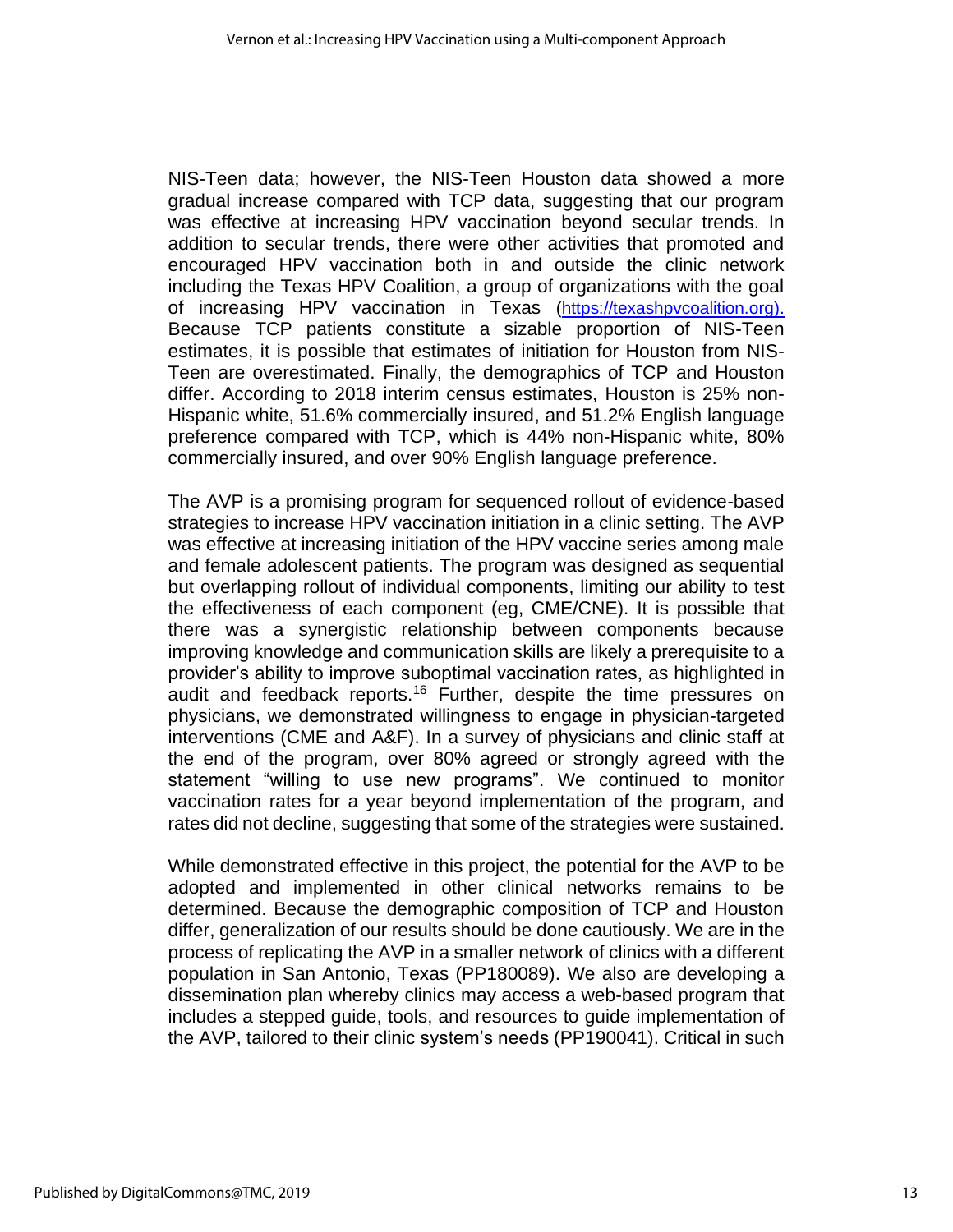a plan is that clinics have the capacity to readily onboard the AVP evidencebased strategies on their own, beyond the infrastructure support of a funded evaluation trial. Finally, in another CPRIT project, we developed and tested an app for parents (RP150014). The app provides information to dispel myths about HPV and the vaccine and to schedule an appointment for their child.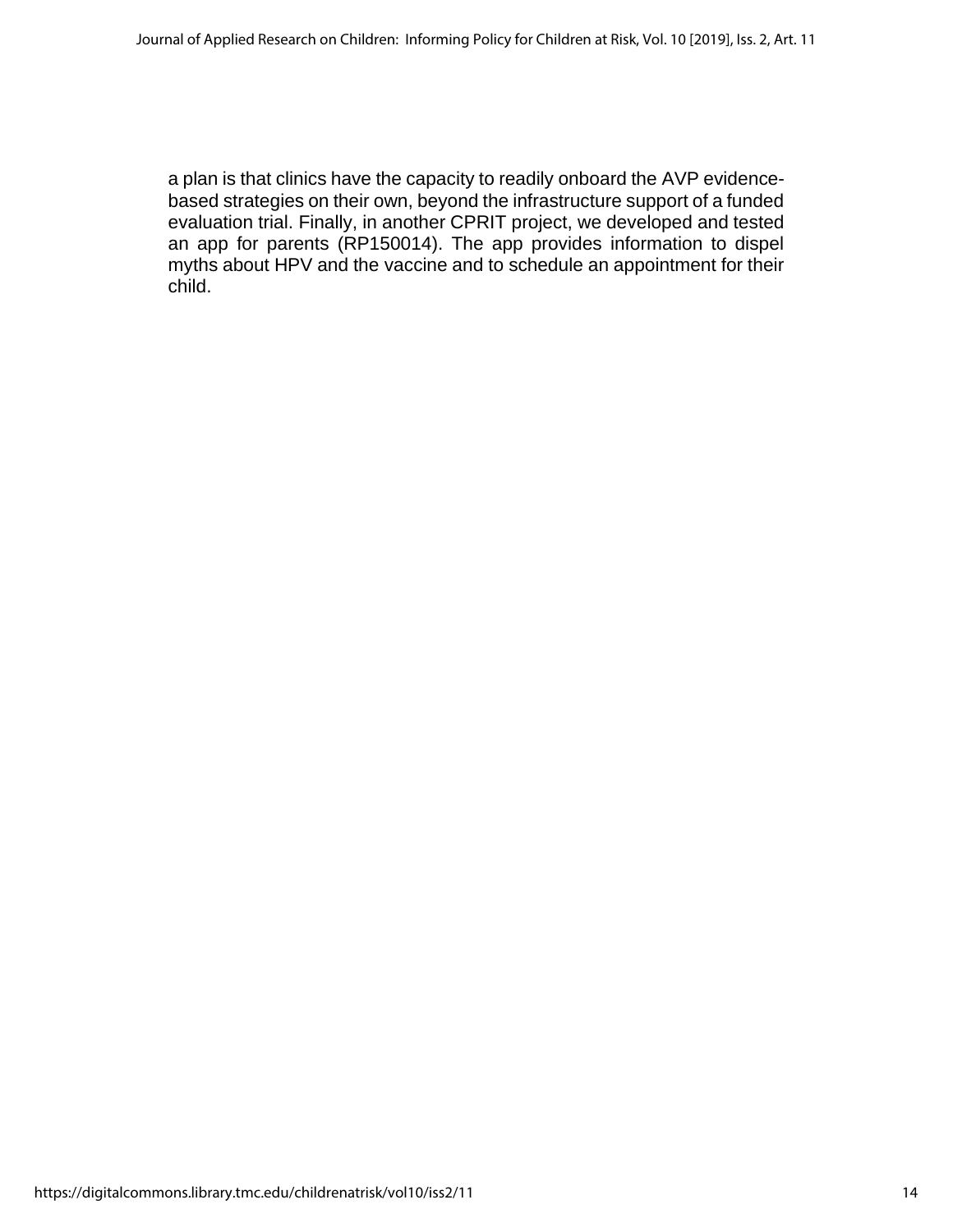## References

- 1. US Dept of Health and Human Services. Increase the proportion of adolescents who get recommended doses of the HPV vaccine-- IID‑08. *Healthy People 2030.* 2020. [https://health.gov/healthypeople/objectives-and-data/browse](https://health.gov/healthypeople/objectives-and-data/browse-objectives/vaccination/increase-proportion-adolescents-who-get-recommended-doses-hpv-vaccine-iid-08)[objectives/vaccination/increase-proportion-adolescents-who-get](https://health.gov/healthypeople/objectives-and-data/browse-objectives/vaccination/increase-proportion-adolescents-who-get-recommended-doses-hpv-vaccine-iid-08)[recommended-doses-hpv-vaccine-iid-08.](https://health.gov/healthypeople/objectives-and-data/browse-objectives/vaccination/increase-proportion-adolescents-who-get-recommended-doses-hpv-vaccine-iid-08) Accessed October 2, 2020.
- 2. Douglawi A, Masterson TA. Penile cancer epidemiology and risk factors: a contemporary review. *Curr Opin Urol.* 2019;29(2):145- 149.
- 3. Viens LJ, Henley SJ, Watson M, et al. Human papillomavirusassociated cancers--United States, 2008-2012. *MMWR Morb Mortal Wkly Rep.* 2016;65:661-666.
- 4. National Cancer Institute. HPV and cancer. [https://www.cancer.gov/about-cancer/causes](https://www.cancer.gov/about-cancer/causes-prevention/risk/infectious-agents/hpv-and-cancer)[prevention/risk/infectious-agents/hpv-and-cancer.](https://www.cancer.gov/about-cancer/causes-prevention/risk/infectious-agents/hpv-and-cancer) Accessed October 2, 2020.
- 5. Timbang MR, Sim MW, Bewley A, Farwell DG, Mantravadi A, Moore MG. HPV-related oropharyngeal cancer: a review on burden of the disease and opportunities for prevention and early detection. *Hum Vaccin Immunother.* 2019;15(7-8):1920-1928.
- 6. Van Dyne EA, Henley SJ, Saraiya M, Thomas CC, Markowitz LE, Benard VB. Trends in human papillomavirus-associated cancers-- United States, 1999-2015. *MMWR Morb Mortal Wkly Rep.*  2018;67(33):918-924.
- 7. Yakely AE, Avni-Singer L, Oliveira CR, Niccolai LM. Human papillomavirus vaccination and anogenital warts: a systematic review of impact and effectiveness in the United States. *Sex Transm Dis.* 2019;46(4):213-220.
- 8. Hariri S, Schuler MS, Naleway AL, et al. Human papillomavirus vaccine effectiveness against incident genital warts among female health-plan enrollees, United States. *Am J Epidemiol.*  2018;187(2):298-305.
- 9. American Academy of Pediatrics. Office strategies for improving immunization rates. [https://www.aap.org/en-us/advocacy-and](https://www.aap.org/en-us/advocacy-and-policy/aap-health-initiatives/immunizations/Practice-Management/Pages/office-strategies.aspx)[policy/aap-health-initiatives/immunizations/Practice-](https://www.aap.org/en-us/advocacy-and-policy/aap-health-initiatives/immunizations/Practice-Management/Pages/office-strategies.aspx)[Management/Pages/office-strategies.aspx.](https://www.aap.org/en-us/advocacy-and-policy/aap-health-initiatives/immunizations/Practice-Management/Pages/office-strategies.aspx) Accessed October 2, 2020.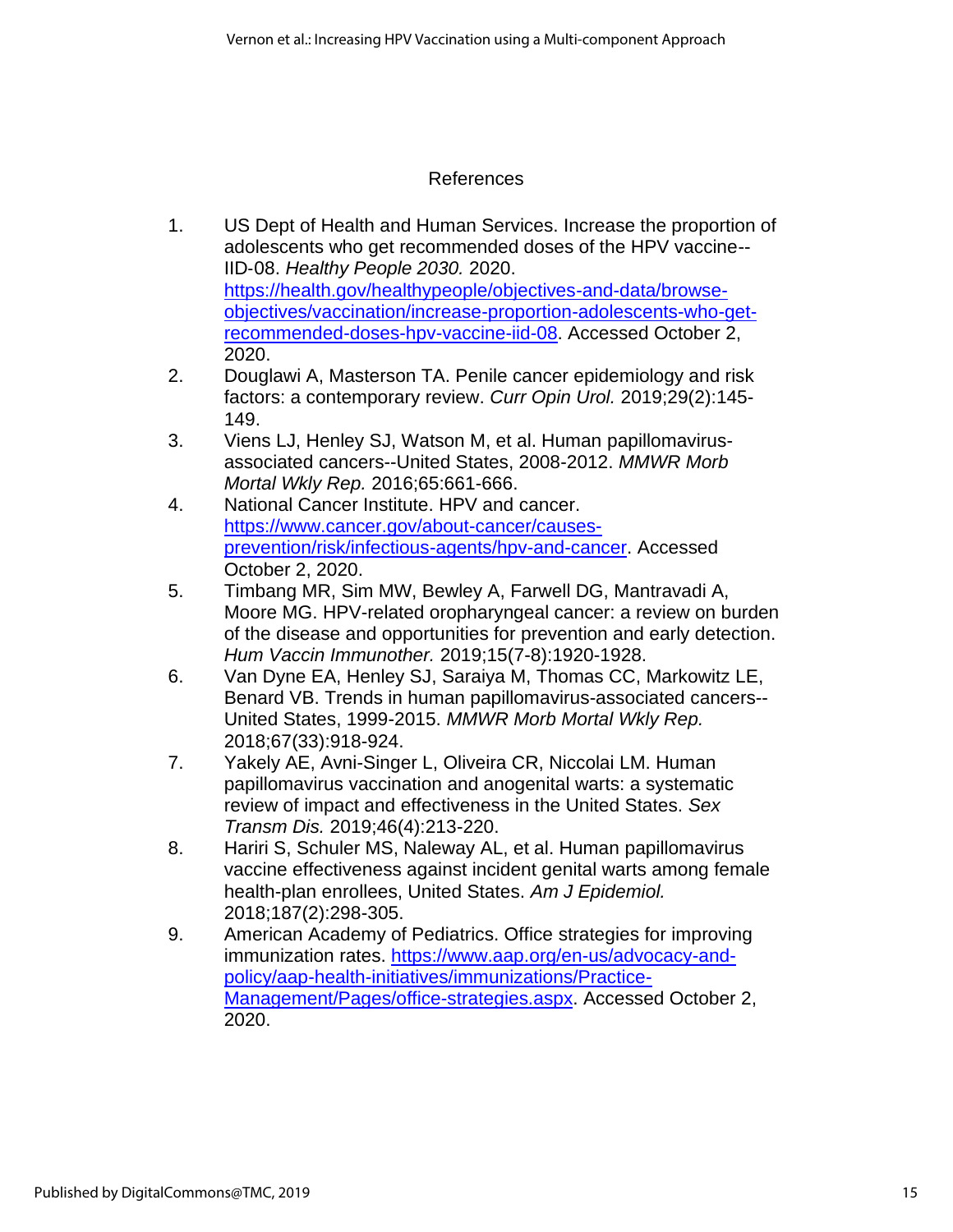- 10. Community Preventive Services Task Force. Increasing appropriate vaccination: provider assessment and feedback. [https://www.thecommunityguide.org/sites/default/files/assets/Vaccin](https://www.thecommunityguide.org/sites/default/files/assets/Vaccination-Provider-Assessment-and-Feedback.pdf) [ation-Provider-Assessment-and-Feedback.pdf.](https://www.thecommunityguide.org/sites/default/files/assets/Vaccination-Provider-Assessment-and-Feedback.pdf) Updated January 20, 2016. Accessed October 5, 2020.
- 11. Community Preventive Services Task Force. Increasing appropriate vaccination: health care system-based interventions implemented in combination. 2015. Accessed June 21, 2018. [https://www.thecommunityguide.org/findings/vaccination-programs](https://www.thecommunityguide.org/findings/vaccination-programs-health-care-system-based-interventions-implemented-combination)[health-care-system-based-interventions-implemented-combination](https://www.thecommunityguide.org/findings/vaccination-programs-health-care-system-based-interventions-implemented-combination)
- 12. Community Preventive Services Task Force. Increasing appropriate vaccination: provider reminders. 2016. [https://www.thecommunityguide.org/sites/default/files/assets/Vaccin](https://www.thecommunityguide.org/sites/default/files/assets/Vaccination-Provider-Reminders.pdf) [ation-Provider-Reminders.pdf.](https://www.thecommunityguide.org/sites/default/files/assets/Vaccination-Provider-Reminders.pdf) Updated January 14, 2016. Accessed October 5, 2020.
- 13. Gilkey MB, McRee AL. Provider communication about HPV vaccination: a systematic review. *Hum Vaccin Immunother.*  2016;12(6):1454-1468.
- 14. Community Preventive Services Task Force. Increasing appropriate vaccination: client reminder and recall systems. [https://www.thecommunityguide.org/sites/default/files/assets/Vaccin](https://www.thecommunityguide.org/sites/default/files/assets/Vaccination-Client-Reminders.pdf) [ation-Client-Reminders.pdf.](https://www.thecommunityguide.org/sites/default/files/assets/Vaccination-Client-Reminders.pdf) Updated July 15, 2015. Accessed October 5, 2020.
- 15. Widman CA, Rodriguez EM, Saad-Harfouche F, Twarozek AM, Erwin DO, Mahoney MC. Clinician and parent perspectives on educational needs for increasing adolescent HPV vaccination. *J Cancer Educ.* 2018;33(2):332-339.
- 16. Vollrath K, Thul S, Holcombe J. Meaningful methods for increasing human papillomavirus vaccination rates: an integrative literature veview. *J Pediatr Health Care.* 2018;32(2):119-132.
- 17. Niccolai LM, Hansen CE. Practice- and community-based interventions to increase human papillomavirus vaccine coverage: a systematic review. *JAMA Pediatr.* 2015;169(7):686-692.
- 18. Community Preventive Services Task Force. Increasing appropriate vaccination: community-based interventions implemented in combination. *The Community Guide.* 2015. https://www.thecommunityguide.org/findings/vaccination-programscommunity-based-interventions-implemented-combination
- 19. Crawford CA, Shegog R, Savas LS, et al. Using intervention mapping to develop an efficacious multi-component systems-based